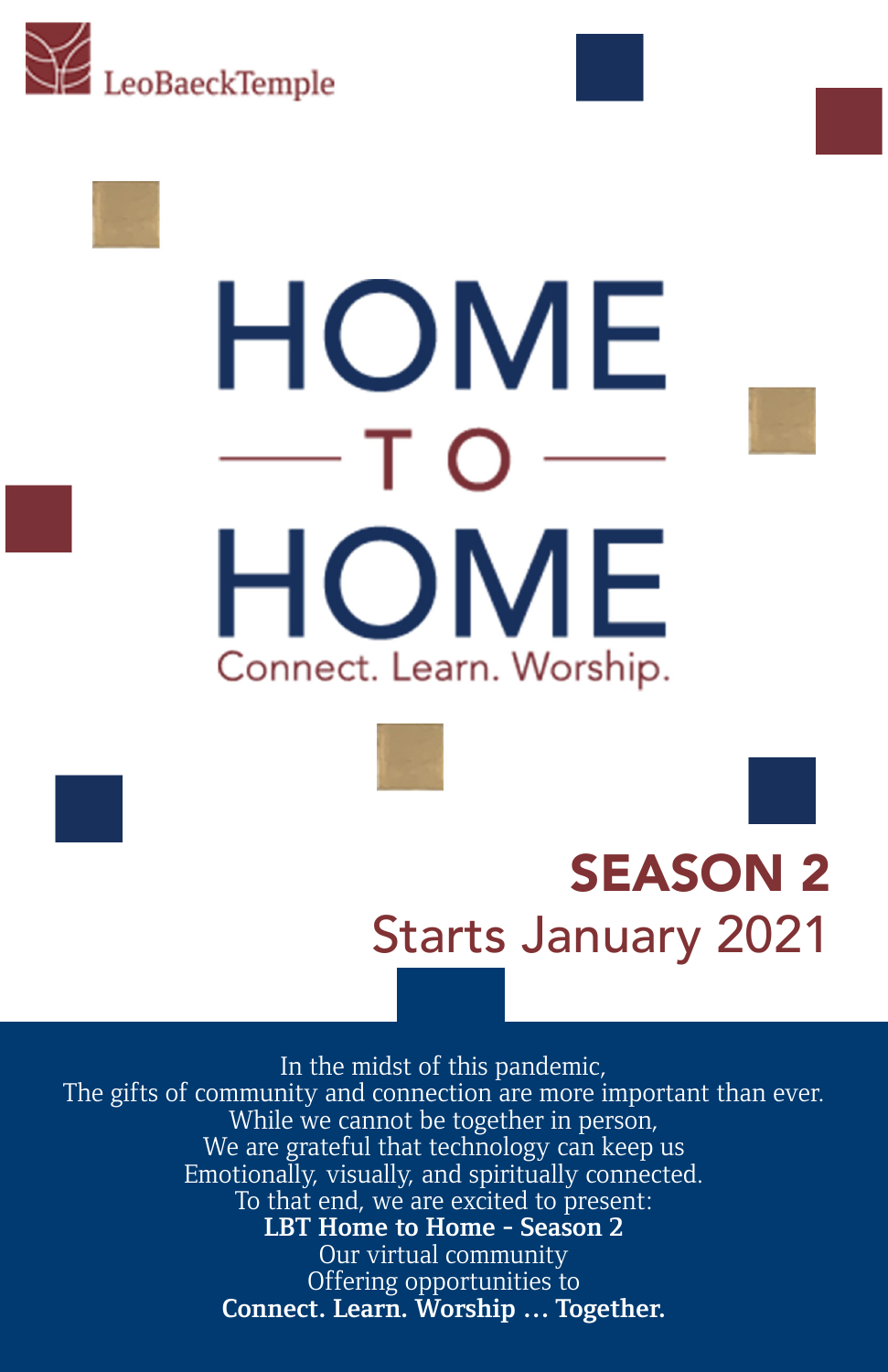Watch your inbox every Monday for our **This Week at LBT Home to Home** e-mail with up-to-date information, links, and registration details.



1pm

#### CHAIR YOGA Weekly Mondays at 1pm

Taught by Andrea Wagner, EYRT. Andrea has 10 years of experience, and is beloved by her students of all ages for her calm, friendly demeanor that puts everyone at ease. All you need is an armless chair The weekly fee is \$10 for the one hour class. Your first class is FREE. Zoom link will be in Home to Home on January 4.

#### NEW!

4pm

#### ART WITH KATHY LEADER 2nd Monday at 4pm

Find whatever art materials you have at home and join us monthly as we explore meditative and inspirational art guidance from Kathy Leader, mixed media artist and creative coach. These online projects are perfect for ALL ages and stages, even if you have never created any art before! Check out Kathy's website: https://www.theartprocess.com. Cost: \$75 for 4 sessions - first class starts January 11.



**To register for the series, visit: https://lbt.shulcloud.com/form/meditative-art**

## MONDAY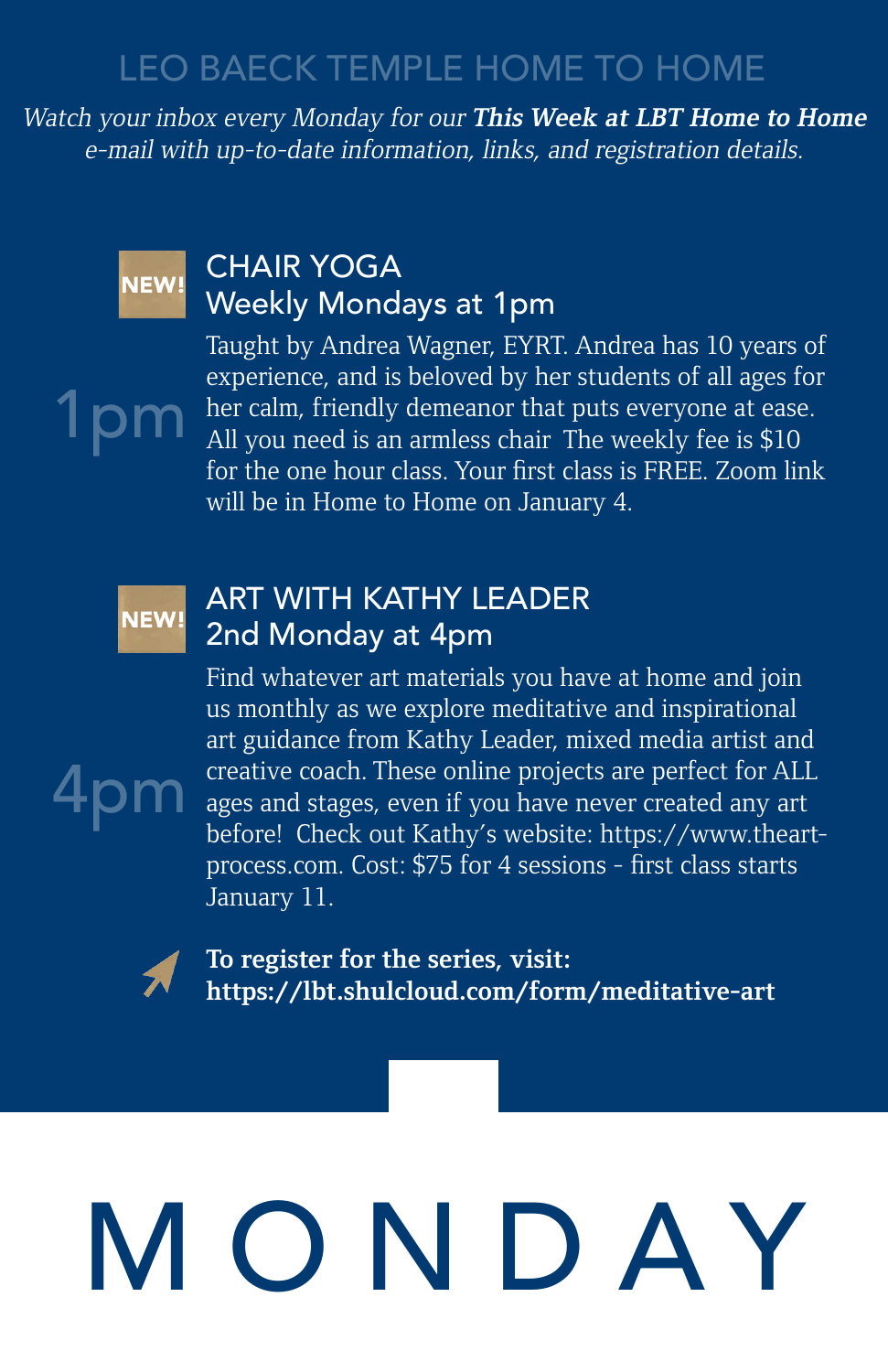Watch your inbox every Monday for our **This Week at LBT Home to Home** e-mail with up-to-date information, links, and registration details.

#### 30 MINDFUL MINUTES TINY TORAH, SILENCE, AND REFLECTION WITH RABBI ROSS

### 12pm WITH RABBI ROSS<br>12pm Weekly Tuesdays from 12pm-12:30pm (Zoom, video optional)

Join Rabbi Ross for 30 Mindful Minutes. We invite you to use Zoom's video feature if you so desire.

#### KEN'S KAMPFIRE Weekly Tuesdays at 5pm



There's nothing like a little music to make us all feel closer together! Rabbi Chasen will sing a mixture of his secular and Jewish favorites… and maybe even a request or two… so come ready to sing along!

## TUESDAY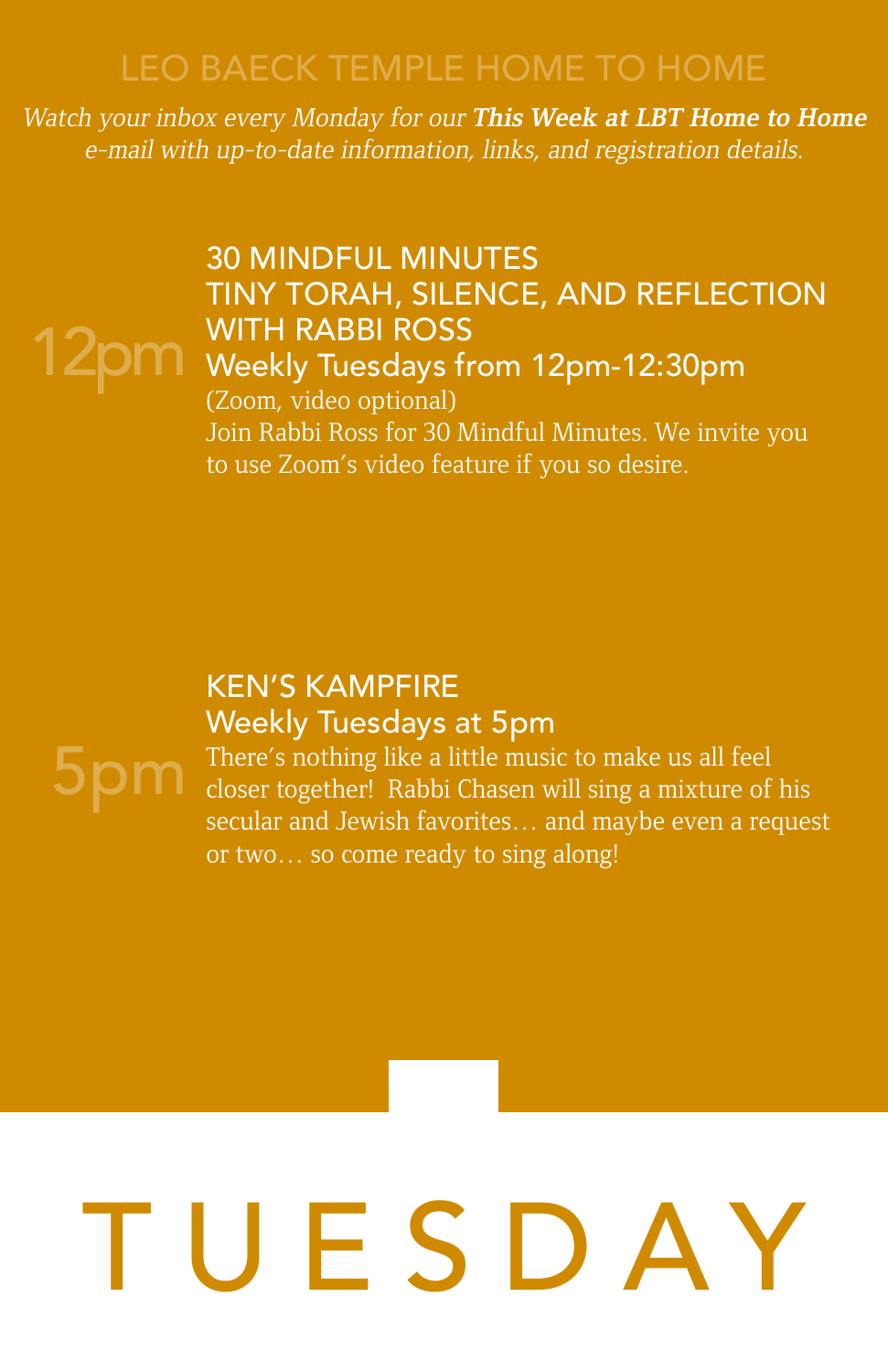Watch your inbox every Monday for our **This Week at LBT Home to Home** e-mail with up-to-date information, links, and registration details.

#### TOPICAL TORAH WITH RABBI CHASEN 1st Wednesday from 12pm-1:30pm

### 12pm

Join us on the first Wednesday of each month as we meet virtually for Topical Torah. We encourage you to bring your own lunch to this meeting. We will eat, schmooze, and then Rabbi Chasen will begin the presentation.

#### WEDNESDAYS AT THE TEMPLE (WATT) 2nd Wednesday at 10am

Each month, COE presents WATT, a wonderful series of speakers and programs for all to engage in. All are welcome.

### 10am

10am

12pm

#### WOMEN'S TORAH STUDY WITH RABBI BERNEY 3rd Wednesday at 10am

Rabbi Berney leads this monthly Torah study as we explore women's voices in our ancient tradition and today.

NEW!

#### THE STORY WITHIN WITH RABBI ROSS: ENCOUNTERING AND EXCAVATING NARRATIVE FROM THE JEWISH TRADITION TOWARD MEANING MAKING TODAY 4th Wednesday at 12pm

This accessible and fun series draws on ancient and modern stories as a gateway to comprehend life, law, psychology and history. Join us!

## WEDNESDAY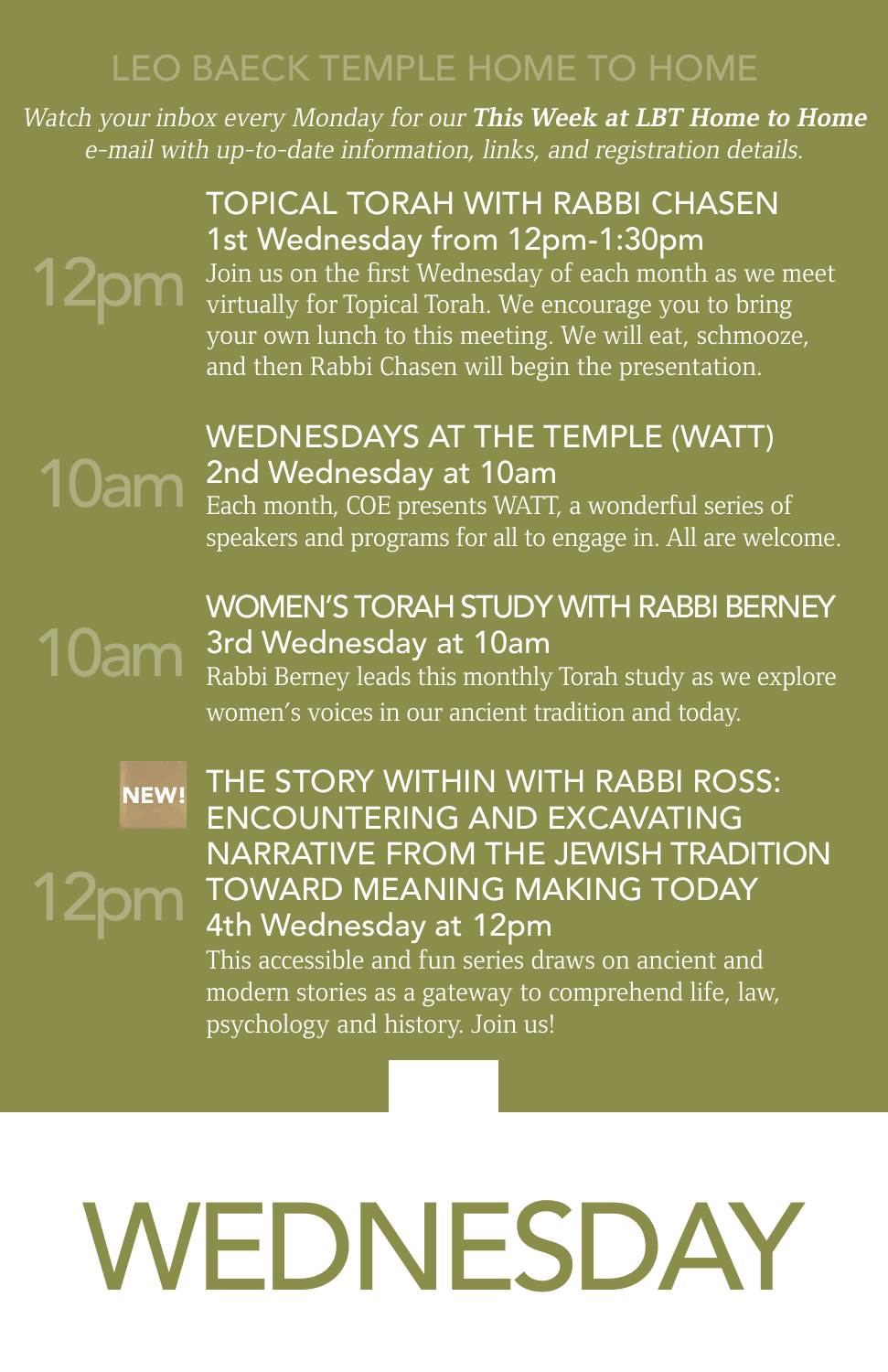Watch your inbox every Monday for our **This Week at LBT Home to Home** e-mail with up-to-date information, links, and registration details.

### 5pm

8pm

#### JEWS UNITED FOR DEMOCRACY AND JUSTICE (JUDJ) - COMMUNITY CONVERSATIONS AND AMERICA AT A **CROSSROADS**

#### Weekly Wednesdays at 5pm

JUDJ developed the Community Conversations and America at a Crossroads series – presenting an esteemed roster of guests and moderators who are experts in the issue areas JUDJ supports. Recordings of past events and discussions are available on our past events page. Leo Baeck Temple is a co-sponsor of this series.

#### LBT MEN 2nd Wednesday at 8pm

LBT Men are gathering (by Zoom) every 2nd Wednesday of the month – to check-in, compete (trivia and poker night), learn a bit about Judaism, laugh, and as called, drink! This jovial bunch is welcoming to newcomers. Great place for dads with young kids and elders alike to come together in brotherhood.

### WEDNESDAY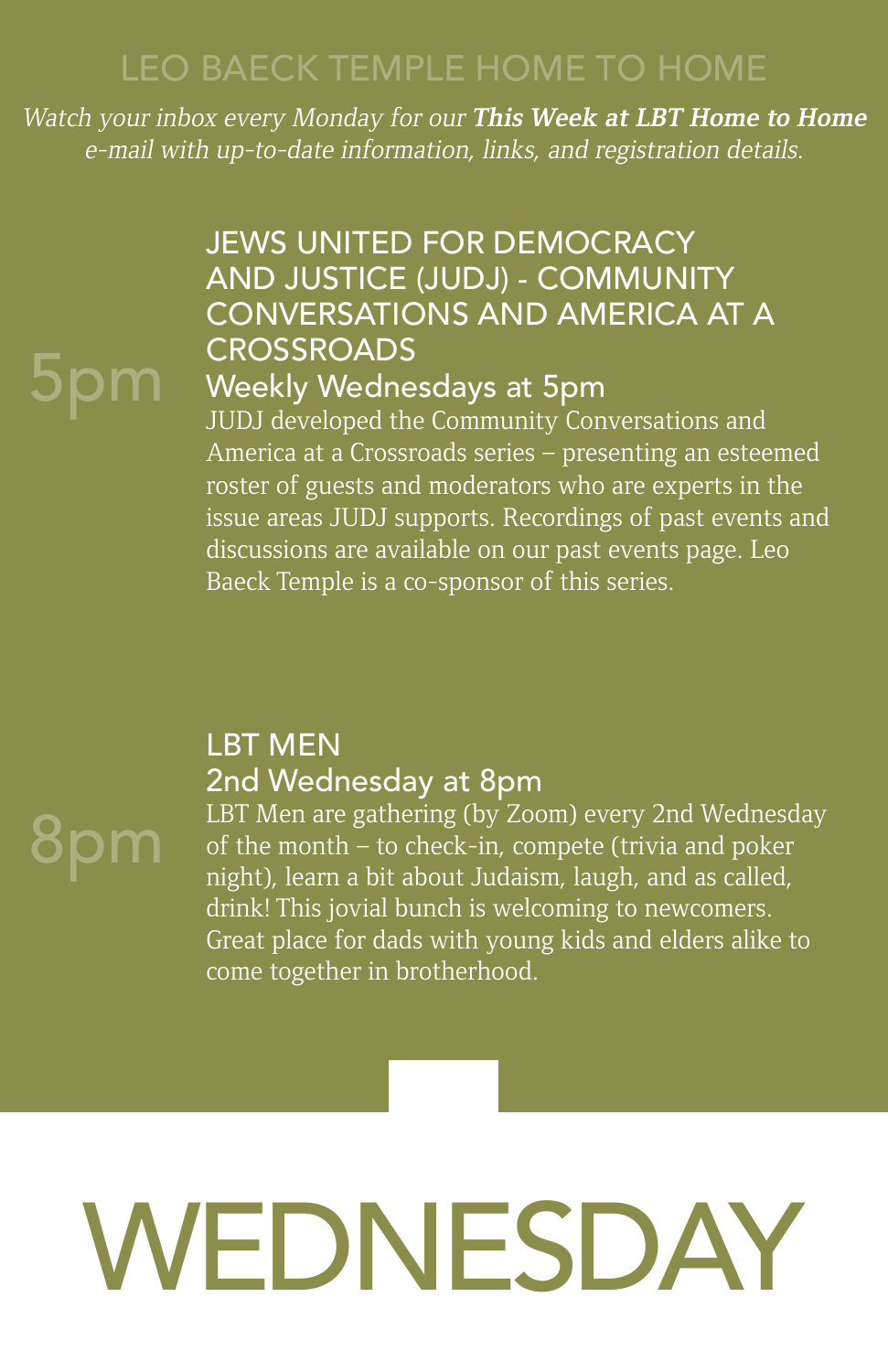Watch your inbox every Monday for our **This Week at LBT Home to Home** e-mail with up-to-date information, links, and registration details.



4pm

7:30pm

#### SWEET AND SPICY: COOKIN' WITH LBT 1st Thursday at 5pm

Join Rabbi Ross, Cantor Kates, and/or some exciting guest "chefs" for our new monthly evening of cooking, fun, and witty banter!



#### CAPTIVATING CONVERSATIONS – INSIDE/OUT WITH RABBI BERNEY AND RABBI ROSS 2nd & 4th Thursday at 4pm

Rabbi Ross will continue to engage speakers from all over the "outside" world in conversation on the second Thursday of the month. Then, on the 4th Thursday, Rabbi Berney will be captivating all of our attention by connecting with "insiders" of the LBT community, so that we can get to know our fellow "LBTers" on a deeper level.

### LBT WOMEN

#### 3rd Thursday at 7:30pm

LBT Women's monthly programming continues from HOME to HOME with your LBT friends and cooking, book club, retreat, and more!



#### EVENING MEDITATION Weekly Thursdays at 8pm

80I

Join us for an evening meditation sit at the end of your week. This screen-optional evening is perfect for those just beginning a meditation practice in addition to those experienced in the practice of meditation.

## THURSDAY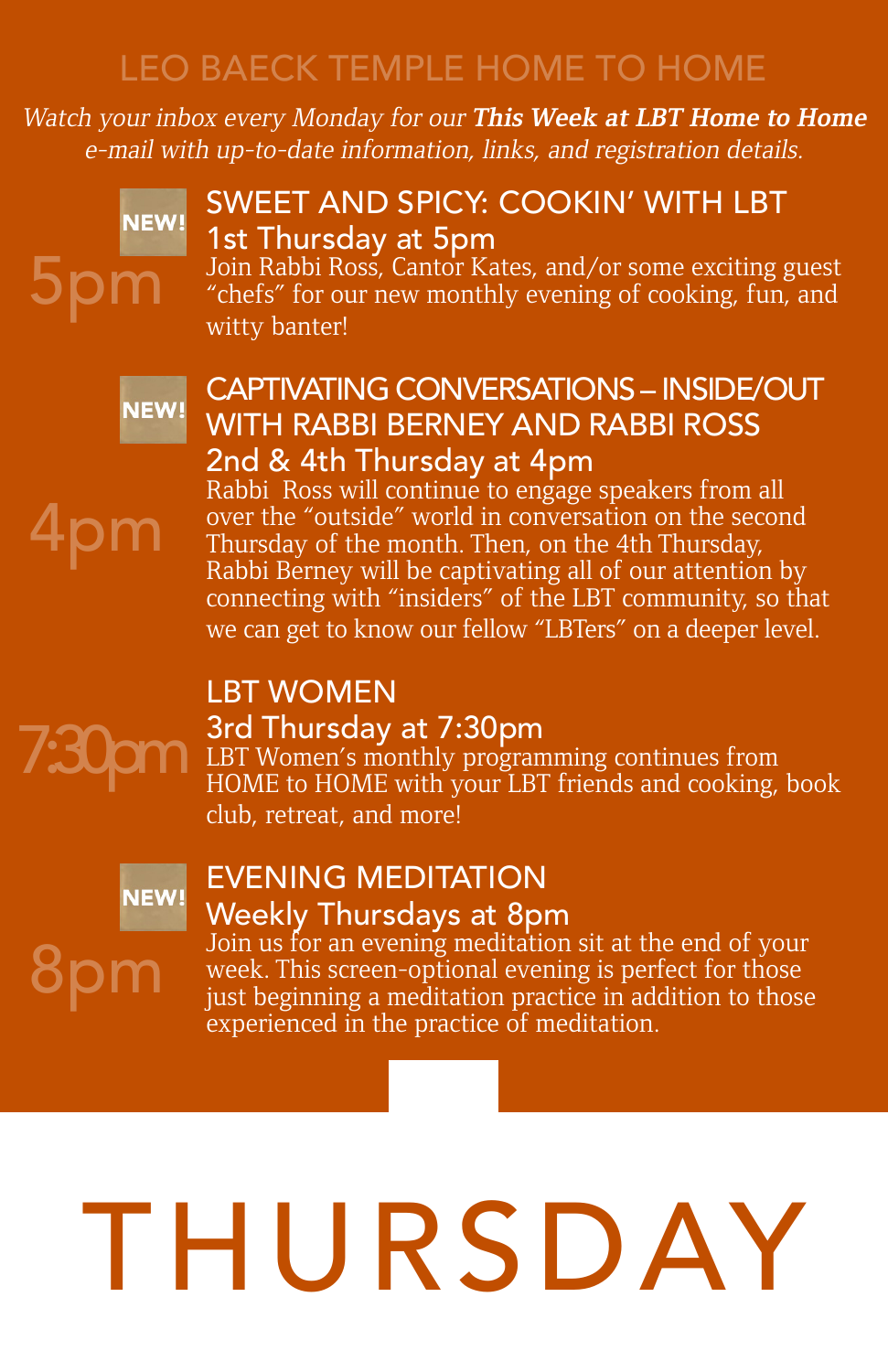Watch your inbox every Monday for our **This Week at LBT Home to Home** e-mail with up-to-date information, links, and registration details.



10am

#### MUSSAR

#### 2nd Friday from 10am-11am

Join Rabbi Berney as we explore the teachings and practices of the Jewish ethical movement known as Mussar. Each session will focus on a different middah (virtue) for us to examine, as we look more deeply inside ourselves and our Jewish tradition for the wisdom and inspiration to grow. Beginners as well as experienced Mussar participants are welcomed! First session 1/15/21.



#### **To register: visit https://lbt.shulcloud.com/form/mussar**



6pm

#### SHABBAT STORYTIME 1st Friday at 4pm

Join Rabbi Berney and your little ones (ages 1-5) as we prepare for Shabbat with our favorite books, puppets, felt board stories and more! Grandparents welcome!

#### SHABBAT TABLE BLESSINGS

#### Fridays at 6pm

Join us via Zoom for Shabbat Table blessings, followed by our Shabbat Service at 6:15pm (see below).

#### SHABBAT EVENING SERVICE Fridays at 6:15pm

Join our Shabbat Service as our clergy leads us in 6:15pm Triday's at 0.15pm<br>our Shabbat Service as our clergy leads us in<br>prayer. We so hope you'll join in our soulful, nourishing community – from home to home.

### RID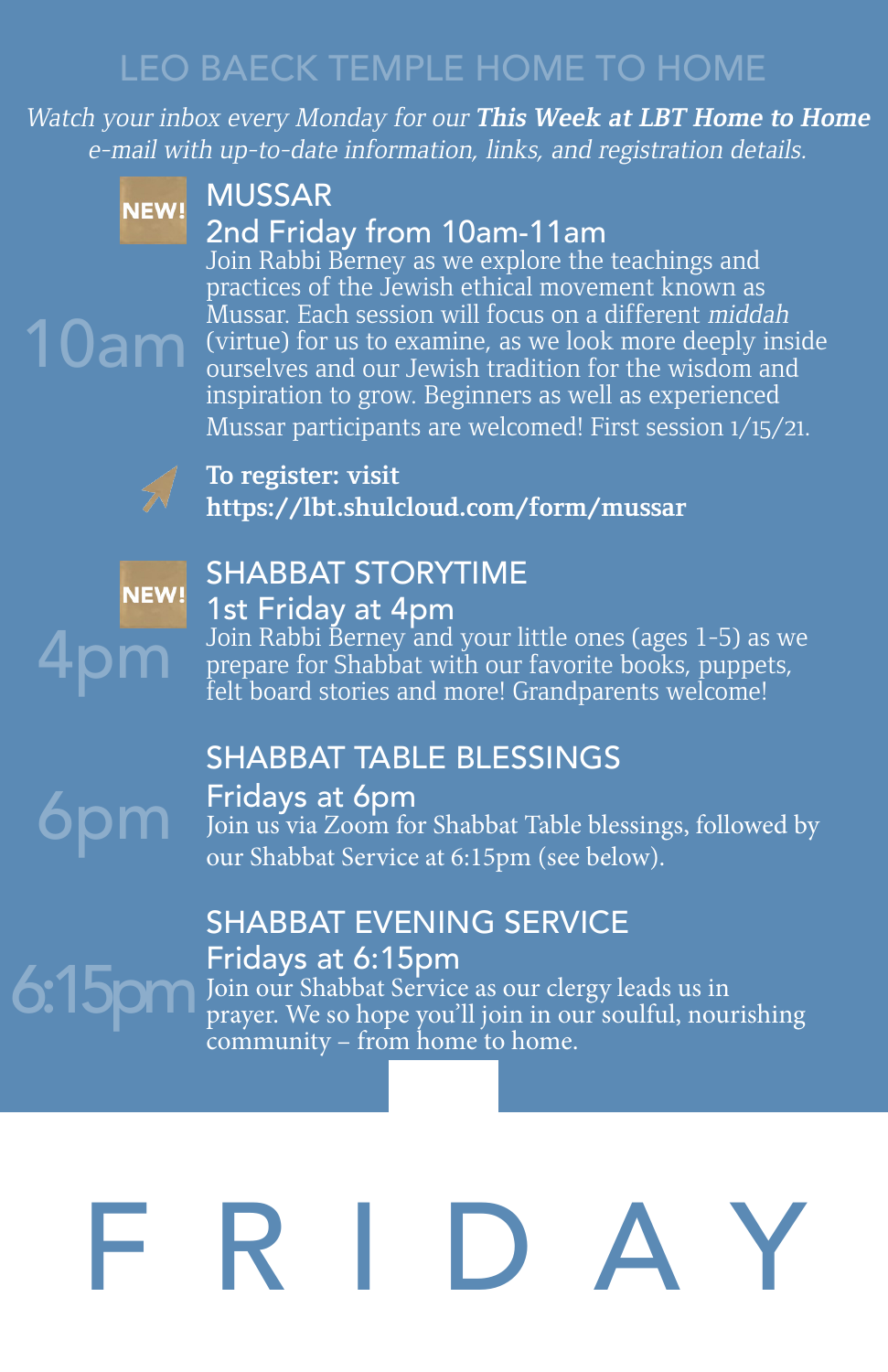Watch your inbox every Monday for our **This Week at LBT Home to Home** e-mail with up-to-date information, links, and registration details.

#### SHABBAT MORNING MINYAN 2nd & 4th Saturdays at 9:30am 9:30am <sup>Znd & 4th Saturdays at 9:3</sup><br>
9:30am (Alternates with Havdalah)

Join us virtually for a joyful service in song, and Torah learning.

TOT SHABBAT Monthly on Saturdays at 9:30am January 9, February 20, March 20, April 24 Families with children (ages 6 and under) are invited to welcome in Shabbat together with Rabbi Berney and Addie through songs, stories, and a special craft project. 9:30am

> HAVDALAH 1st, 3rd, & 5th Saturdays at 5:30pm (Alternates with Shabbat Morning Minyan) Bid farewell to Shabbat with a brief Havdalah ritual led by your LBT clergy team and enter into a new week by greeting one another.

5:30pm

# SATURDAY